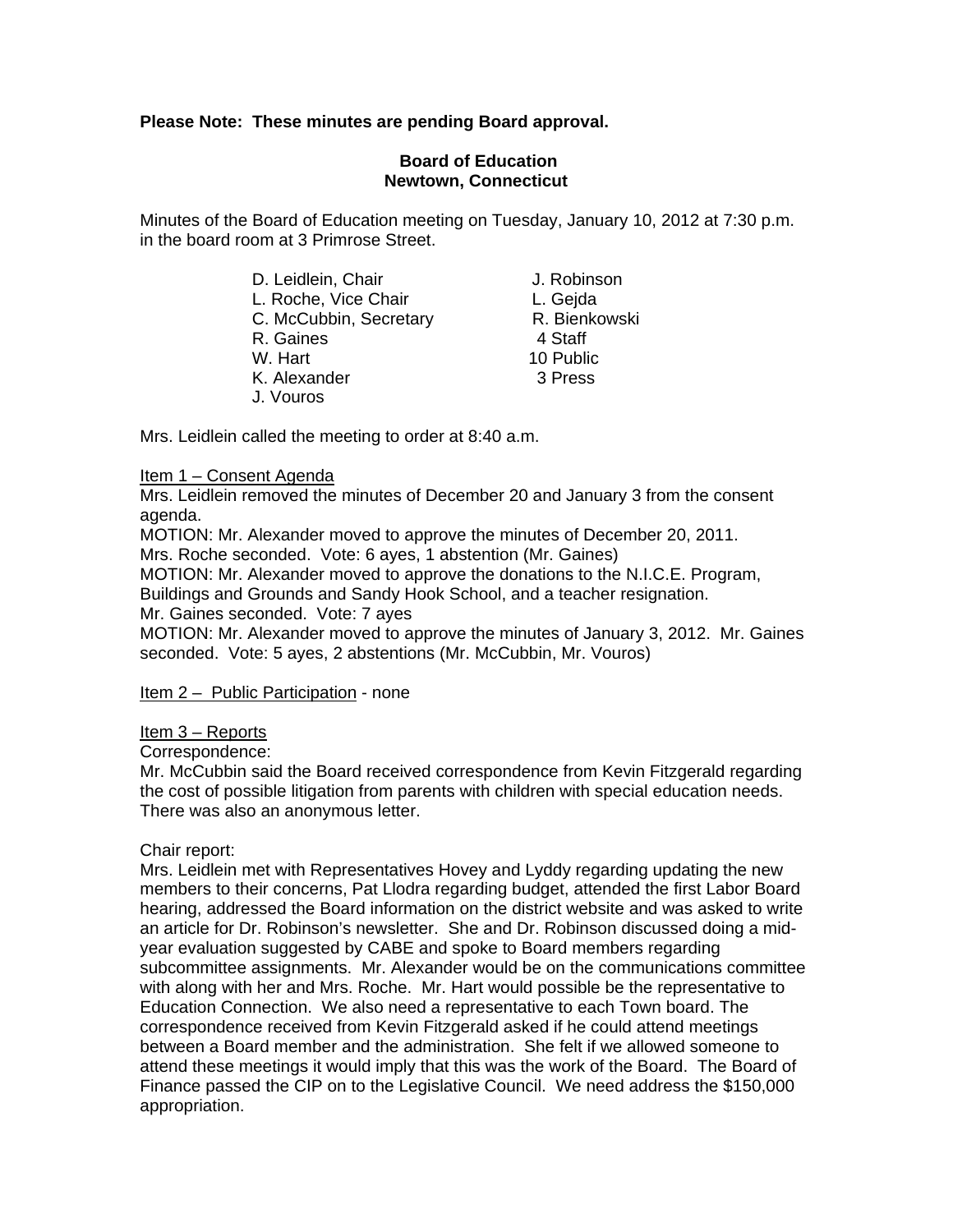#### Superintendent's Report:

Dr. Robinson stated she and three others from our district attended a conference conducted by Alan November regarding the effective use of technology in teaching and learning.

The Teacher Evaluation Committee has developed a draft Teacher Growth Plan which is currently being piloted in the district. The committee will review feedback regarding the plan.

The budget to date was not complete. To ensure accuracy it would be ready next week. There was a meeting of the chairs of the strategic plan action team. We are moving ahead and need a chair of the communications action team.

Dr. Robinson spoke about being disappointed in the Blum Shapiro study. We asked them to look at it again. They are not showing any cost savings.

Mr. Hart asked Janet to share a copy of the Fairfield study on combining Town and Board of Education departments with the First Selectman. Dr. Robinson said the cost for their study was much less.

Mr. Leidlein said the subcommittee list will be posted on our website.

#### Item 4 – Old Business

Board of Education Goals 1 & 3:

Dr. Robinson spoke about the action steps for goals 1 and 3. Goal 1 addresses strengthening the four core subject areas of reading, mathematics, writing and science and addressing continuous improvement in these areas. She also wants to develop a plan to expand the highest quality of professional development. Goal 3 addresses improving communication between the district and the community.

Mr. Vouros had a concern about the science portion. The science CAPT scores are not as high as they should be because not having preparation for the students when they are in the middle school.

Dr. Gejda stated that by 2015 the students will take a new assessment. Our emphasis has been on literacy but we need to work on the informational texts and look at our approach to teaching science.

Mr. Vouros felts the eighth grade second semester could have some sort of science instruction to ease the transition to high school such as earth science.

Dr. Robinson said the work developing this science based curriculum is time consuming. We are on a good track for horizontal coherence but it will be ongoing work. Mrs. Roche asked if we were making sure the teachers have enough time to do what is required.

Dr. Robinson said we are trying to build more time into the day and will increase the day by 5 minutes next year. We have to look at the schedule to be sure the right things are being done.

Mr. Vouros said his concern was about students who excelled in the elementary schools and taking advanced classes and being ready for the high school.

Dr. Robinson said we have accelerated programs for those students.

Mr. Gaines asked if we were jeopardizing what the state is testing compared to what we are testing.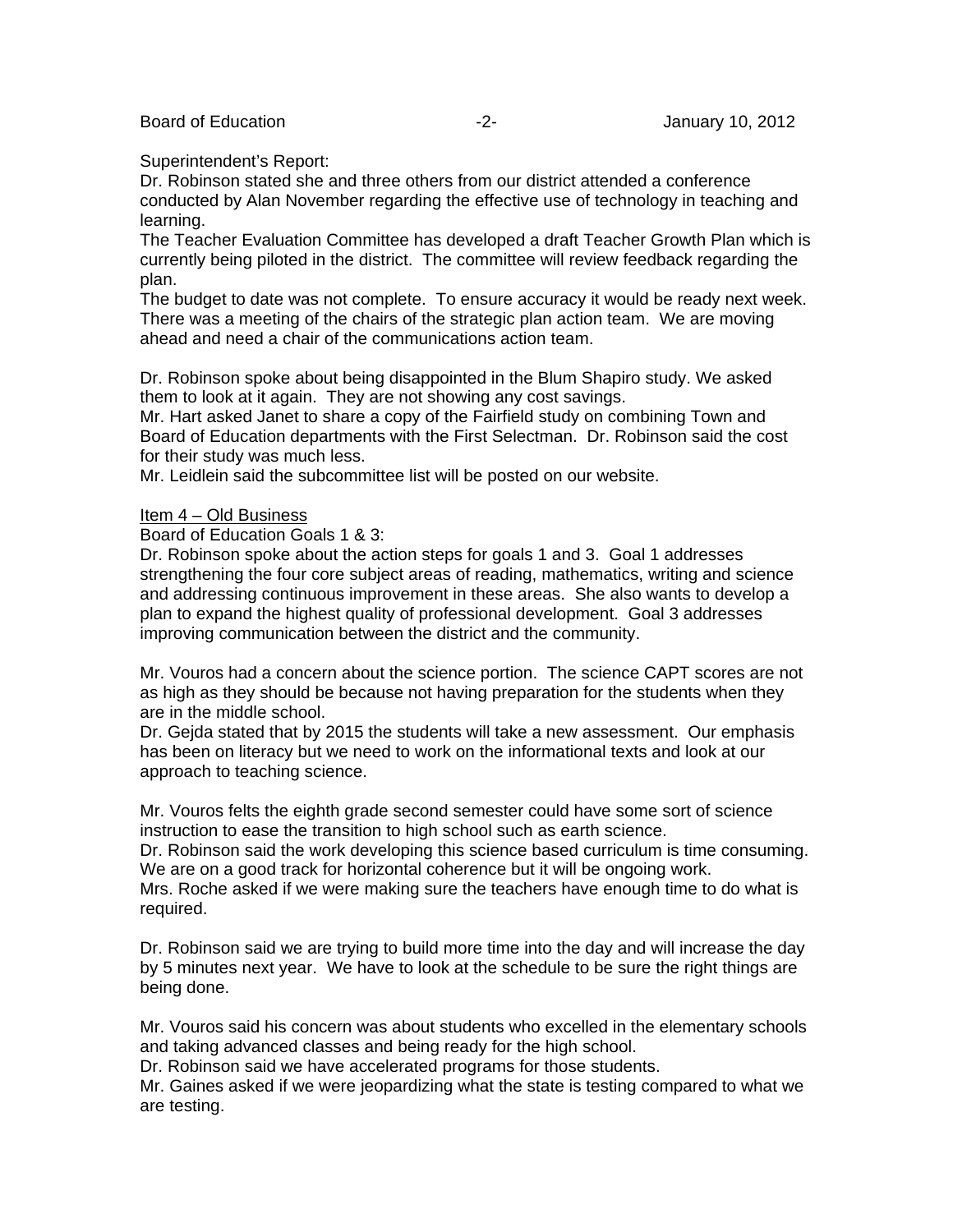Board of Education **-3-** Figure -3- **January 10, 2011** 

Dr. Robinson stated we have to make sure the common core will be integrated into the curriculum.

Mrs. Leidlein spoke about Goal 3 which the communication committee would address. Dr. Robinson stated the newsletter would be sent electronically rather than being mailed. We would also post it on the website and have something in the *Bee.*

MOTION: Mr. Hart moved to approve Board of Education Goals1 and 3 for 2011-2012. Mr. McCubbin seconded. Vote: 7 ayes Mrs. Leidlein requested that we look at Goals 2, 4 and 5 at the next meeting.

Discussion with Representatives Lyddy and Hovey:

Rep. Hovey gave the Board a timeline of what has occurred in the last months and information on the "Burden of Proof" issue. She stated that from a legislative perspective there may not be the will to move forward on this item. The CABE publication spoke about removing the Burden of Proof. She would like to see what the dollar amount is for the burden of proof in other states. She said the Board should ask how many times there has been a recommendation for a more intense form of programming for the child that the parents were not interested in delivering and how often the school system pushed that decision for the student.

Rep. Lyddy said there is an opportunity for this Board to address the burden of proof and make decisions on data and facts based on each child, not what is better for the district. The next meeting of the State Advisory Council is January 18. He referred to the timeline and said they took action after the feedback from families who said they couldn't come to a resolution. To the district's credit, we have spoken publicly with the parents and are pleased with the action steps being taken.

Mrs. Leidlein would share the action steps with the Board.

Rep. Hovey spoke about their concerns for students in the 504 Plan and communication issues with parents.

Mrs. Leidlein asked if following the action steps would take care of the issues.

Rep. Lyddy said the community wants the action steps to move forward. We have to address the allegation of hiding students in the 504 plan.

Mrs. Leidlein referred to Board goal 6 which addresses special education and 504 students which were initiated by the previous board.

Dr. Robinson said Dr. Gejda is the 504 person in the district. We had brought in an attorney to educate our staff on the legal issues regarding 504. The road block is not being able to find students under 504 that may need other services.

Mrs. Roche asked how the professional development was being provided to the staff. Dr. Robinson said last week Michelle Laubin attended the high school faculty meeting to address this. We are taking care of each school and want to provide the parents with the right information. We also had to re-write our 504 policy. We went through each one that was health-related.

Mrs. Roche asked if there was a special education link on our website.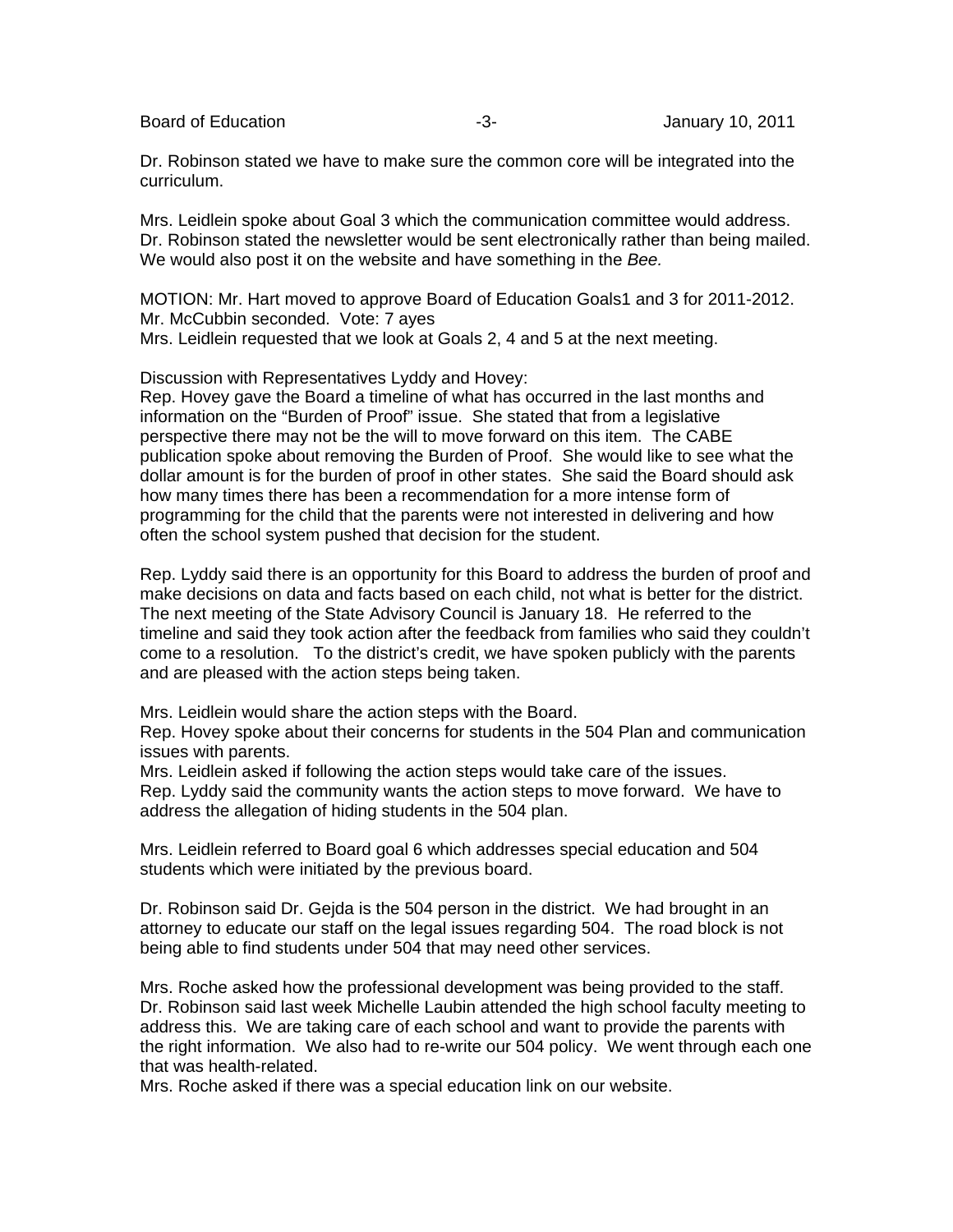Board of Education **Francisco Community** 10, 2011 **January 10, 2011** 

Dr. Robinson stated there was and she was working the parent advisory board that provided the information.

Mr. Vouros said we became a community known for our special education department. Money needs to be put in the budget to provide the services. We also need more staff to work with these children.

Mrs. Roche said that part of the goal would be to inform the Board on how we are communicating and updating the process on how we are educating the students.

Dr. Michael Regan and Dr. Eric Colón spoke about special education. Dr. Regan stated that we convened a task force that looks at the PPT process with district staff who address this across preschool through high school and what the possible concerns are regarding communication. They looked at the government survey and advised a plan for the staff to get feedback. There is also a critical incident checklist we follow. We also developed an anonymous PPT exit survey which was revised in December and will be sent to the schools. Sherry Earle chairs the committee. The biggest concern is how they feel abut the PPT. Dr. Colón will meet with special education staff this Friday to go over how we review the cases.

Dr. Colón has asked the schools to attend average PPTs. He found that most parents were happy with services provided.

Dr. Regan said we provide handout to parents once a year and usually meet at the beginning of the year with the entire staff. He doesn't want to see anyone unhappy. We encourage parents to contact us for assistance in filing for any type of help. A parent survey was developed. Two issues were around 504 and SRBI. Other actions are that we provide parent training in ABA techniques. He tries to call every parent of any child initially referred to special education. Engaging parents our most critical agenda item.

Mr. Gaines asked the number of PPTs held in a year.

Dr. Regan said we have 1,200 per year.

Mrs. Roche asked that the Board receive the information Dr. Regan provided.

Item 5 – New Business

Greenhouse Management:

George Bachman spoke about the program. Dr. Gejda and he have been working with Naugatuck Valley to obtain greenhouse management credit and also to receive credit at UConn. The Board inquired about staffing and costs involved. Mr. Bachman said he would teach the program. There would be an expense for the textbooks as they would follow along with the Naugatuck curriculum.

Mr. Vouros suggested calling Hollandia Nurseries which would be a valuable resource.

MOTION: Mr. Hart moved to approve the program proposal for Greenhouse Management. Mr. Alexander seconded. Vote: 7 ayes

Item 4 – New Business (continued)

MOTION: Mr. Gaines moved to approve the Safe School Climate Policy 8-506 and the Safe School Climate District Plan. Mr. Hart seconded.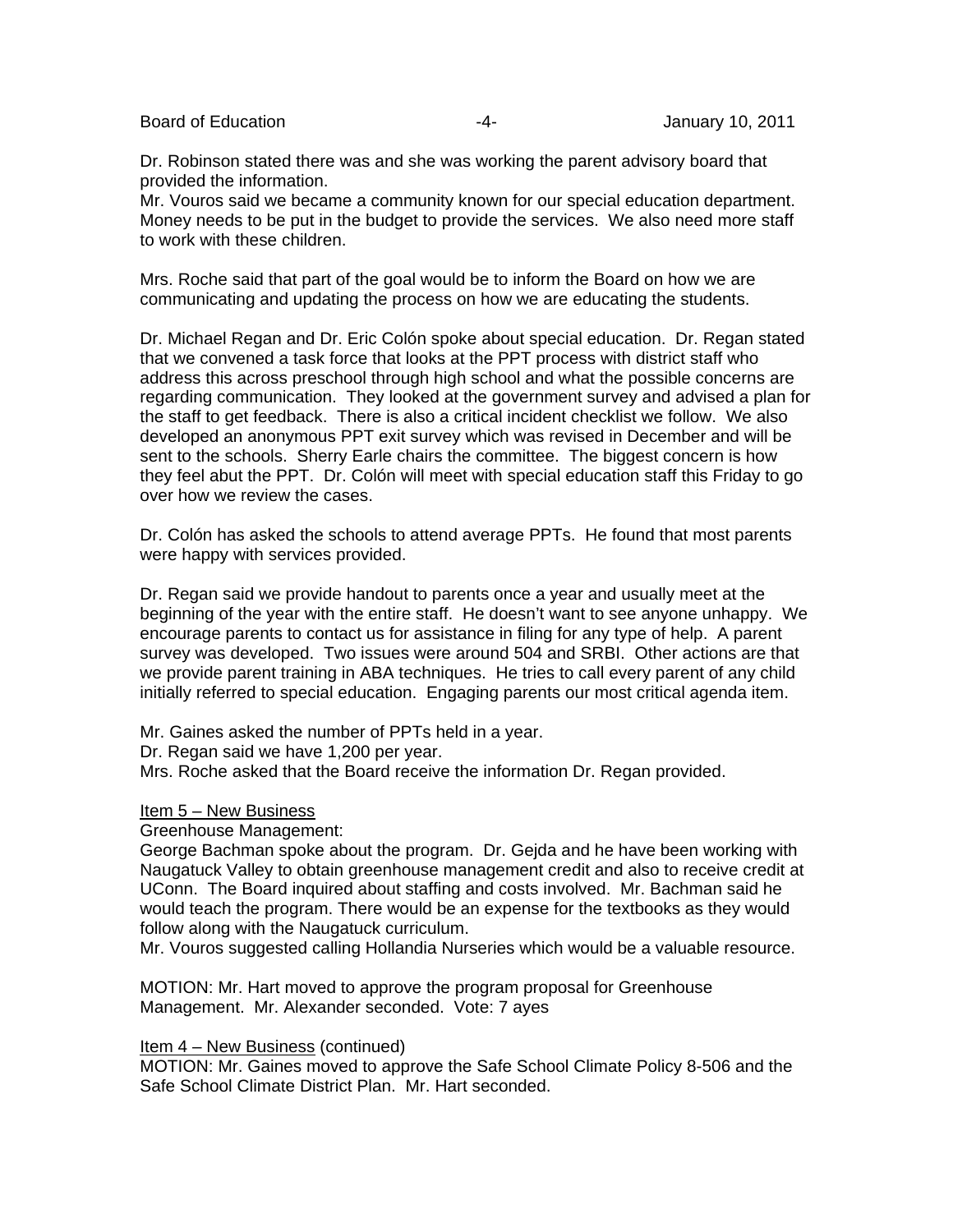Board of Education **-5-** Formulation of Education **-5-** Formulation of Education of Education **-5**-

Dr. Salvatore said this policy allows us to streamline our K-12 system for consistency to focus on language that is consistent tying in the strategic plan.

Mrs. Roche asked for a timeline.

Dr. Salvatore said the committee was developing a presentation to cover the training needed in February. We are also going to work with the PTAs.

MOTION: Mr. Gaines moved to amend the motion to correct the typographical errors and on page 4. #9 change the wording to "both sets of parents." Mr. Alexander seconded. Vote: 7 ayes

CIP Re-approval: MOTION: Mr. Gaines moved that the Board of Education re-approve the CIP. Mr. McCubbin seconded. Mrs. Leidlein went over each item. Vote: 7 ayes

Mrs. Leidlein spoke about the building and site projects and asked Mr. Faiella what were critical to address.

Mr. Faiella said the \$150,000 was going to reduce the cost for the middle school parking lot paving which will be done as soon as school is out in June.

Mr. Gaines asked if the money would be there until the project was completed. Mr. Faiella said the money would come out of the 2012-13 budget.

Mr. Bienkowski said the \$150,000 are the unexpected funds from the 2010 fiscal year that the Town was going to set this aside for Board of Education purposes. The projects listed will be in the Superintendent's budget but, if we can have the money, they will be taken out. The projects Mr. Faiella listed are all in the 2012-13 year. We have to bid the middle school parking lot pavement in April for it to be done over the summer.

Mrs. Leidlein wanted clarification as to if the money could be carried over. Mr. Bienkowski said it has been carried over. They were available June 2010. Mrs. Leidlein asked Mr. Faiella to prioritize his list with the most critical items.

Item 5 – Old Business (continued)

Revisions to Graduation Policy 7-302:

Dr. Gejda said the revision reflects the addition of the personal financial literacy course. The graduation date was changed from 2017 to 2016.

MOTION: Mr. Hart moved to amend the personal financial literacy course effective for students graduating in 2016. Mr. Alexander seconded. Vote: 7 ayes.

#### Common Core State Standards:

Dr. Gejda presented an overview of the Common Core State Standards and how they will be implemented. For English/Language Arts there will be a 50/50 balance between literature and information text. There will be more literacy education in content areas and students should be reading appropriately complex text. Reading instruction will be more text-based with students being able to answer questions from what they read. Students should be writing to inform and be able to make an argument using evidence from the text. There will also be more emphasis on academic vocabulary.